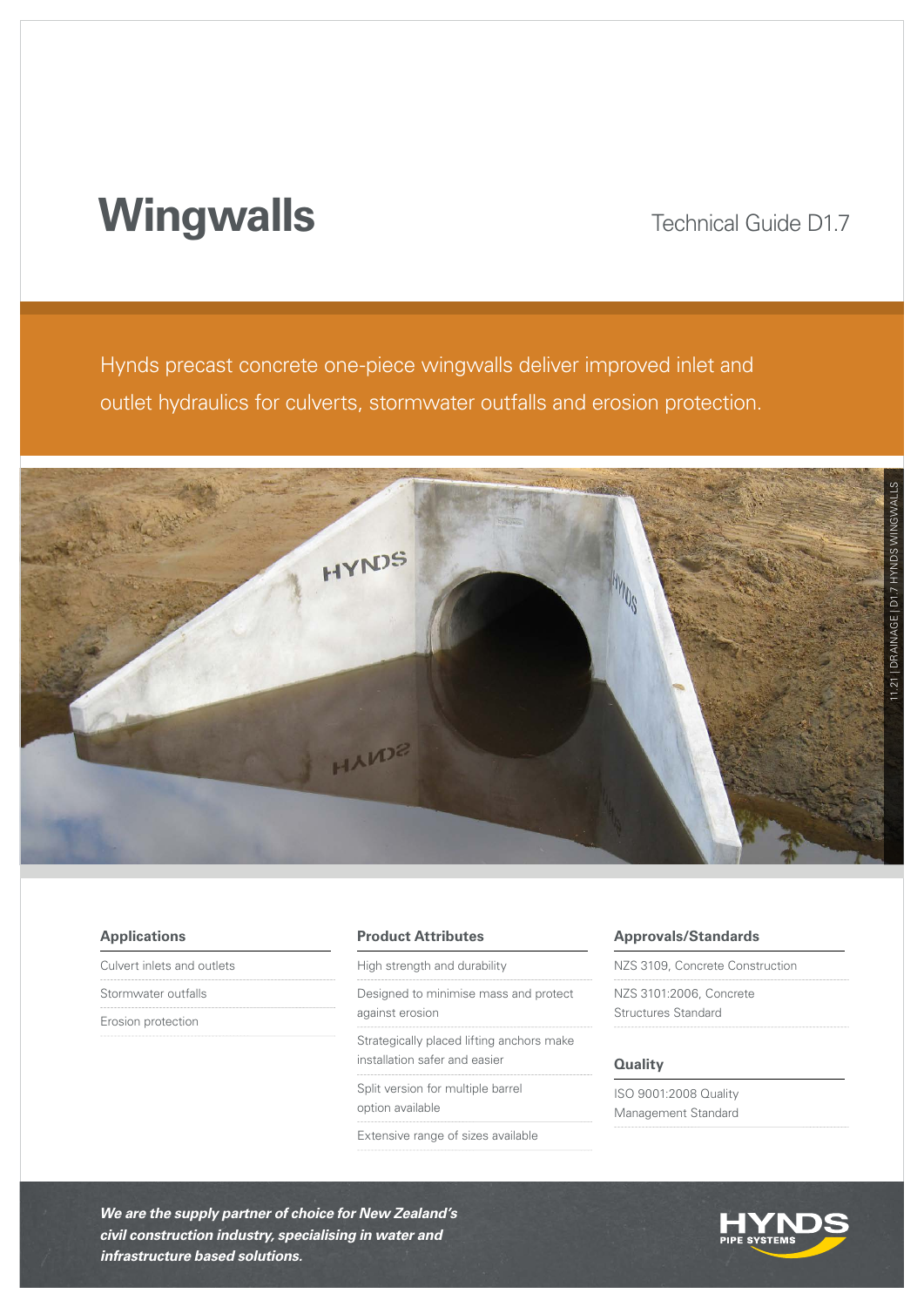# Hynds precast concrete one-piece wingwalls deliver improved inlet and outlet hydraulics for culverts, stormwater outfalls and erosion protection.

#### **Design Specifications**

- Manufactured in 50 MPa concrete.
- Standard and marine options for use in tidal zones available on request.
- Preformed hole/soft spot provided to accept the pipe end.
- Design loading = 10kPa Live load Surcharge for standard -Wingwall units\*
- Backslope = Level
- Siesmic Allowance = No
- Design Life: 100yrs\*\*
- Exposure classification:
	- Standard Units: Internal B2, External A2-B2 (varies)
	- Marine Units: C

#### Wingwall Panels (2050 - 2550)

- 1. Precast side panels are supplied by Hynds.
- 2. Contractor to cast in-situ Headwall, Floor & Toe
- 3. Insitu reinforcement design and materials are not included.
- 4. Local consultant to design and inspect all in situ works on a project by project basis, to confirm suitability of application.

#### Split Wingwall Panels

- 1. Contractor to cast in-situ section (Headwall, Floor & Toe)
- 2. Insitu reinforcement design and materials are not included.
- 3. Local consultant to design and inspect all in situ works on a project by project basis, to confirm suitability of application.

Made to order design can be requested if required, refer to your local Hynds Representative.

#### **Installation**

- Wingwalls are fitted with strategically placed lifting anchors cast into the concrete, to allow for safe off-loading, and easy economical installation by the contractor.
- Wingwalls should be installed on compacted level hardfill with a suitable trench cut to accept the wingwall toe.
- A preformed hole/softspot is provided in the headwall to accept the pipe end.
- The contractor finishes installation by filling the gap between the headwall and the pipe with epoxy mortar.
- Refer to Figure 2 and Table 2 for the product dimensions and product range.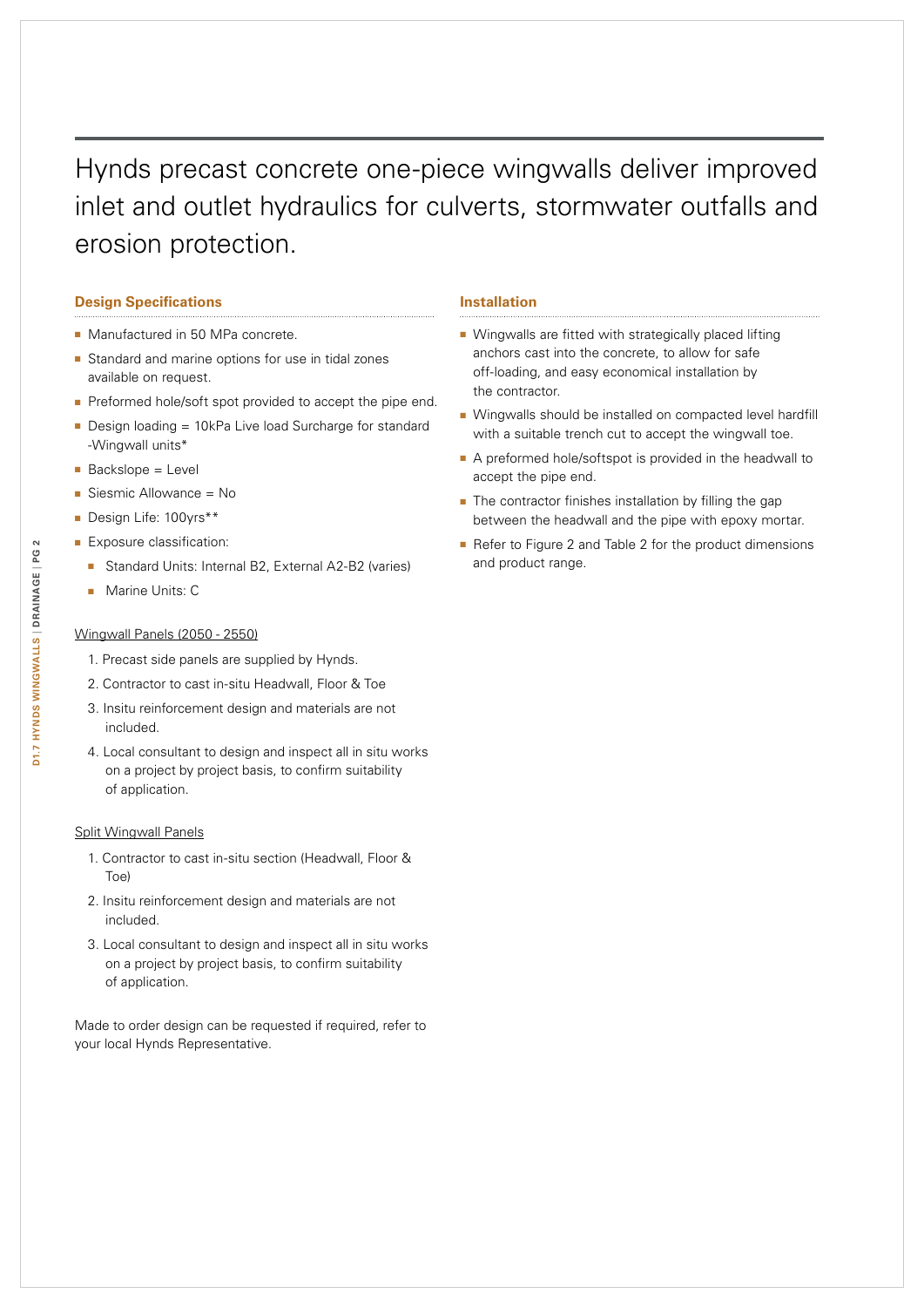

**Fig. 1** Product Dimensions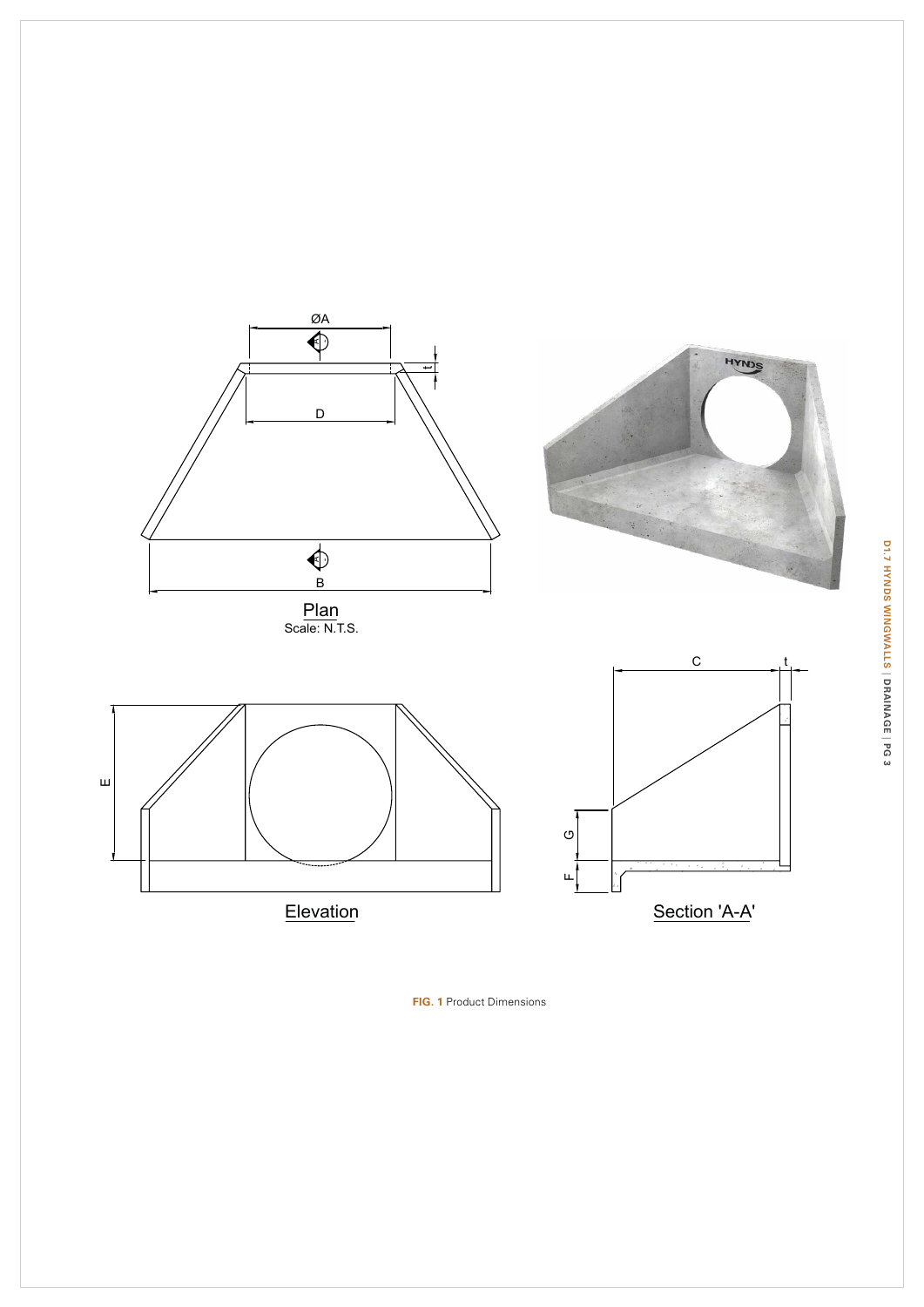| <b>TABLE 1 One Piece Units</b> |                             |                                |                         |           |           |           |           |           |           |           |      |                                                |                                              |
|--------------------------------|-----------------------------|--------------------------------|-------------------------|-----------|-----------|-----------|-----------|-----------|-----------|-----------|------|------------------------------------------------|----------------------------------------------|
| <b>Product Code</b>            | Nomi-<br>nal<br>Dia<br>(mm) | Wingwall<br>Tvpe               | $\boldsymbol{a}$ A (mm) | B<br>(mm) | C<br>(mm) | D<br>(mm) | E<br>(mm) | F<br>(mm) | G<br>(mm) | t<br>(mm) | (kg) | <b>Mass Lifting</b><br>Anchor<br>Load<br>Group | Opening<br><b>Type</b>                       |
| WW0300N**                      | $100 -$<br>300              | Standard                       | 390                     | 1000      | 600       | 460       | 520       | 200       | 160       | 85        | 300  | 3x1.3                                          | Soft spot                                    |
| WW0300M                        | $100 -$<br>300              | Marine                         | 390                     | 1000      | 600       | 460       | 520       | 200       | 160       | 85        | 300  | 3x1.3                                          | Soft spot                                    |
| WW0600**                       | $300 -$<br>600              | Standard                       | 790                     | 2150      | 745       | 810       | 1000      | 250       | 390       | 85        | 875  | 3x1.3                                          | Soft spot                                    |
| WW0600TW                       | $300 -$<br>600              | Standard                       | 790                     | 2150      | 745       | 810       | 1000      | 250       | 390       | 135       | 1265 | 3x1.3                                          | Soft spot                                    |
| WW0600TW.M.FA*                 | $300 -$<br>600              | Marine                         | 790                     | 2150      | 745       | 810       | 1000      | 300       | 390       | 135       | 1265 | 3x1.3                                          | Soft spot                                    |
| WW0600.TYPE2**                 | $300 -$<br>600              | Standard -<br>SI Only          | 700                     | 2295      | 735       | 805       | 805       | 255       | 315       | 80        | 787  | 3x1.3                                          | Soft spot                                    |
| WW0750DBL                      | 600-<br>750                 | Standard<br>Double<br>Wingwall | 885                     | 3085      | 1200      | 2385      | 1125      | 335       | 600       | 135       | 3320 | 4x2.5                                          | Penetration                                  |
| WW0900DBL                      | $825 -$<br>900              | Standard<br>Double<br>Wingwall | 1070                    | 3579      | 1450      | 2750      | 1292      | 335       | 650       | 135       | 4432 | 4x2.5                                          | Penetration                                  |
| WW1050                         | 600-<br>1050                | Standard                       | 1225                    | 3000      | 1000      | 1270      | 1675      | 345       | 600       | 100       | 2065 | 3x1.3                                          | Soft spot                                    |
| WW1050.M.DU*                   | 600-<br>1050                | Marine                         | 1225                    | 3000      | 1000      | 1270      | 1675      | 345       | 600       | 135       | 2850 | 3x2.5                                          | Soft spot                                    |
| WW1050.SPLIT*                  | 600-<br>1050                | Standard -<br>Split            | 1225                    | 3000      | 1000      | 1270      | 1675      | 345       | 600       | 100       | 2065 | 3x1.3                                          | Soft spot                                    |
| WW1050DBL                      | $975 -$<br>1050             | Standard<br>Double<br>Wingwall | 1250                    | 4848      | 1000      | 3118      | 1675      | 345       | 600       | 135       | 3927 | 4x2.5                                          | Penetration                                  |
| WW1350                         | 1200-<br>1350               | Standard                       | 1380/1540               | 4100      | 2400      | 1600      | 1975      | 425       | 750       | 125       | 6340 | 3x5.0                                          | Penetration -<br>smallest "Ø A"<br>dimension |
| WW1350.M.DU                    | 1200-<br>1350               | Marine                         | 1380/1540               | 4100      | 2400      | 1600      | 1975      | 425       | 750       | 135       | 6500 | 3x5.0                                          | Penetration -<br>smallest "Ø A"<br>dimension |
| WW1350.SPLIT                   | 1200-<br>1350               | Split                          | 1380/1540               | 4100      | 2400      | 1600      | 1975      | 425       | 750       | 125       | 6340 | 4x2.5                                          | Penetration -<br>smallest "Ø A"<br>dimension |
| WW1800                         | 1600-<br>1800               | Standard                       | 1727/1892/2040          | 4900      | 2400      | 2150      | 2265      | 450       | 750       | 150       | 8020 | 3x5.0                                          | Penetration -<br>smallest "Ø A"<br>dimension |
| WW1800.M.DU                    | 1600-<br>1800               | Marine                         | 1727/1892/2040          | 4900      | 2400      | 2150      | 2265      | 450       | 750       | 150       | 8020 | 3x5.0                                          | Penetration -<br>smallest "Ø A"<br>dimension |
| WW1800.SPLIT                   | 1600-<br>1800               | Split                          | 1727/1892/2040          | 4900      | 2400      | 2150      | 2265      | 450       | 750       | 150       | 8020 | 4x5.0                                          | Penetration -<br>smallest "Ø A"<br>dimension |

*Notes:*

The load group specifies the maximum lifting capacity or Working Load Limit (WLL) of the lifting clutch expressed in tonnes

Swiftlifts provided for installation purposes.

\*5kPa for products with Nominated \* on table 1

\*\*50yrs products with Nominated \*\* on table 1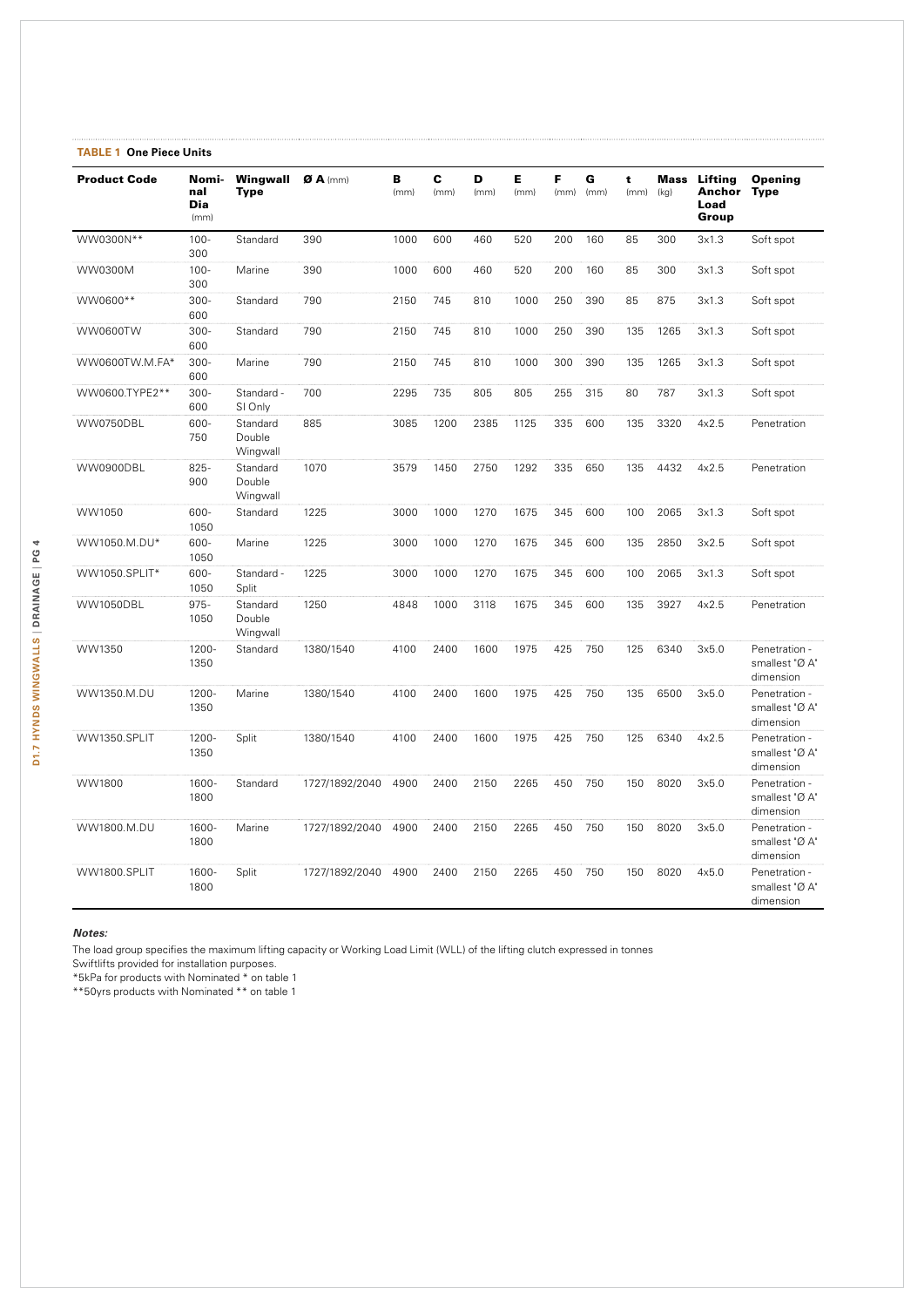

| <b>TABLE 2 Wingwall Panels</b> |                             |                  |                         |           |      |           |           |           |           |      |                |                                    |                 |
|--------------------------------|-----------------------------|------------------|-------------------------|-----------|------|-----------|-----------|-----------|-----------|------|----------------|------------------------------------|-----------------|
| <b>Product Code</b>            | Nomi-<br>nal<br>Dia<br>(mm) | Wingwall<br>Type | $\boldsymbol{a}$ A (mm) | в<br>(mm) | (mm) | D<br>(mm) | Е<br>(mm) | F<br>(mm) | G<br>(mm) | (mm) | Mass<br>(kg)   | Lifting<br>Anchor<br>Load<br>Group | Opening<br>Type |
| WW2050L/<br>WW2050R            | 2050<br>$-2100$             | Standard         | Insitu                  | 5169      | 3007 | 2980      | 2700      | 600       | 1000      | 150  | 2570<br>(Each) | 2x2HPAWF                           |                 |
| WW2300L/<br>WW2300R            | 2300                        | Standard         | Insitu                  | 5419      | 3007 | 3230      | 3130      | 600       | 1000      | 175  | 3200<br>(Each) | 2x7HPAWF                           |                 |
| WW2500L/<br><b>WW2500R</b>     | 2500                        | Standard         | Insitu                  | 5639      | 3007 | 3450      | 3350      | 600       | 1000      | 175  | 3800<br>(Each) | 2x2HPAWF                           |                 |

#### *Notes:*

The load group specifies the maximum lifting capacity or Working Load Limit (WLL) of the lifting clutch expressed in tonnes

Swiftlifts provided for installation purposes.

\*5kPa for products with Nominated \* on table 1

\*\*50yrs products with Nominated \*\* on table 1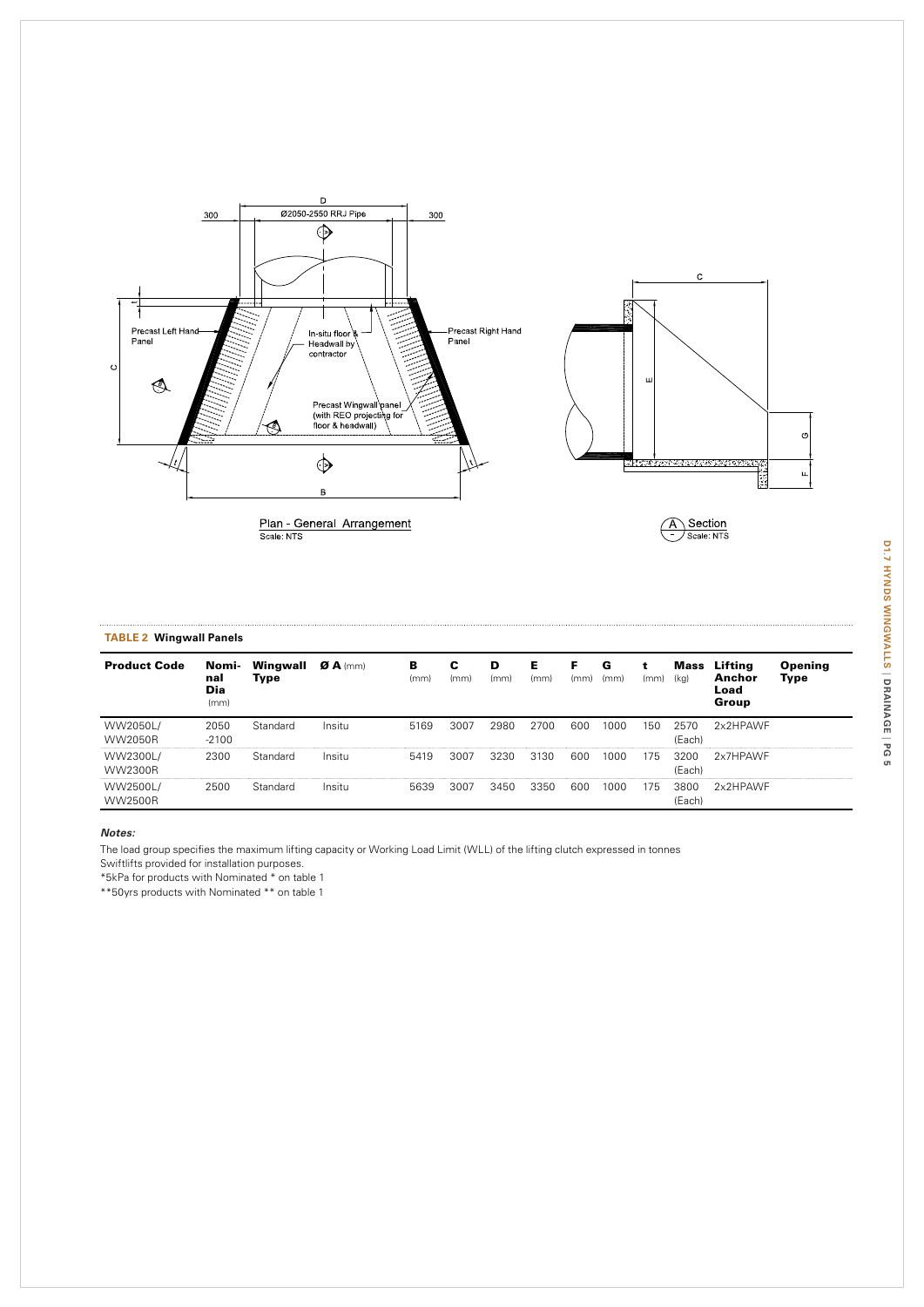#### **Lifting and Handling**

All Hynds Wingwalls incorporate Swiftlift lifting anchors for safe lifting and must be used with the correct lifting clutch. Hynds Pipe Systems has designed and manufactured Hynds Wingwalls with a minimum dynamic factor of 1.2. This dynamic factor requires that all the following conditions are observed when lifting, moving or placing the Wingwalls:

- 1. Lifting with mobile plant *(such as an excavator or similar)* where equipment is specifically exempt from the requirements of the PECPR Regulations 1999, subject to the conditions outlined in the New Zealand Gazette, No. 104, September 2015 and
- 2. Lifting, travelling and placing over rough or uneven ground where anchor failure is not anticipated to cause harm or injury, by adopting procedures such as:
	- a. Transporting the element as close as practical to ground level (300mm recommended)
	- b. Establishing and maintaining exclusion zones
	- c. Transporting only precast concrete elements that are unlikely to topple if they were to hit the ground
	- d. Inspecting lifting anchors both after transportation and before final lifting into place

Refer to "Safe work with precast concrete - Handling, transportation and erection of precast concrete elements" published by Worksafe New Zealand (October 2018) Shock loads resulting from travelling with suspended

Wingwalls over rough terrain and uneven ground may exceed design, dynamic and safety factors of the lifting systems. It is essential that care is taken during lifting and transporting as additional stresses could result in anchor failure.

#### **Multiple Barrels**

- Multiple barrel wingwalls are easily constructed using special split wingwalls.
- Manufactured as a single unit with the same dimensions as the standard wingwalls, multiple barrel wingwalls incorporate special reinforcement and a pre-formed groove for splitting the wingwall on site.

### **Multiple Barrels Installation for Product Code WW1050.SPLIT**

- Place the special split wingwall close to its final location.
- Split the wingwall into two halves cutting the concrete using the pre-formed groove as a guide.
- Place each half on the outside of the outer barrels of the multi-barrel culvert (refer to Figure 3).
- Fit the reinforcement between the two precast halves (refer to Figure 4).
- Shutter and concrete the in-situ strip between the two precast halves.
- Remove shutters and clean up to complete the wingwall (refer to Figure 5).

#### **Multiple Barrels Installation for Product Codes WW1350.SPLIT and WW1800.SPLIT**

- Lift and place the special split wingwall with props (Figure 2) close to its final location by using spreader beam and four chains or four long chains. Refer to DWG. No. T3766-5 (for product code WW1050.SPLIT) and DWG. No. T3759-5 (for product code WW1800.SPLIT) for lifting details.
- Split the wingwall into two halves by cutting the concrete using the pre-formed groove as a guide. The props should not be removed during cutting.
- Lift split half unit with the props in place, using three legged long chains and place the split half unit on the outside of the outer barrels of the multi-barrel culvert. Refer to DWG. No. T3766-5 (for produce code WW1050.SPLIT) and DWG. No. T3759-5 (for product code WW1800.SPLIT) for lifting details.
- Fit the reinforcement between the two precast halves (refer to Figure 4).
- Shutter and concrete the in-situ strip between two precast halves.
- Remove shutters, props and clean up to complete the wingwall (refer to Figure 5).
- Return props to nearest Hynds Branch.

*Note: Contact your nearest Hynds sales branch for DWG. No. T3766-5 and DWG. No. T3759-5*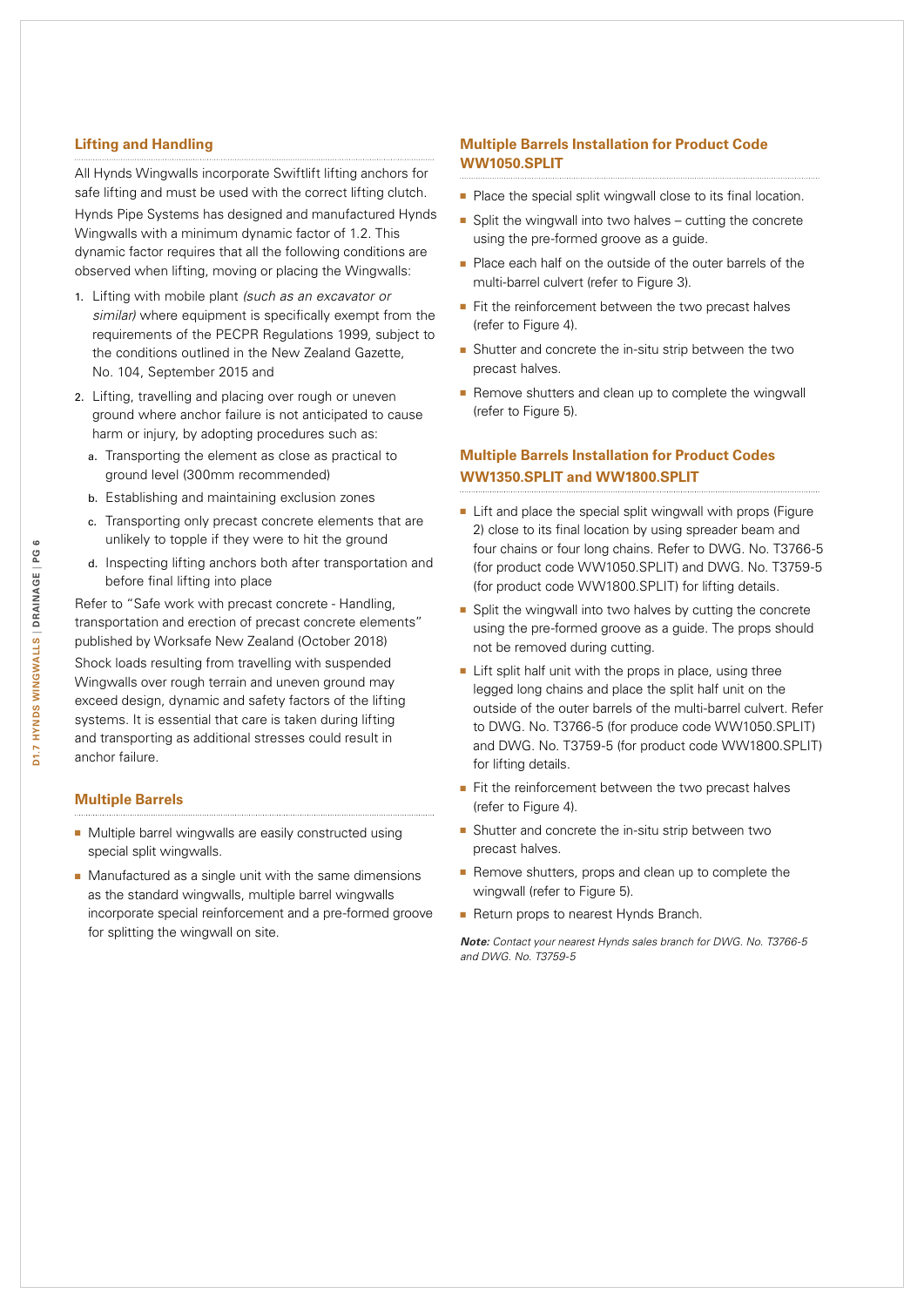

**F ig. 2** Wingwall with Props



**FIG. 3 Multi-Barrel Culvert Wingwalls** 



**FIG. 4** In situ reinforced concrete



**F ig. 5** Final Product